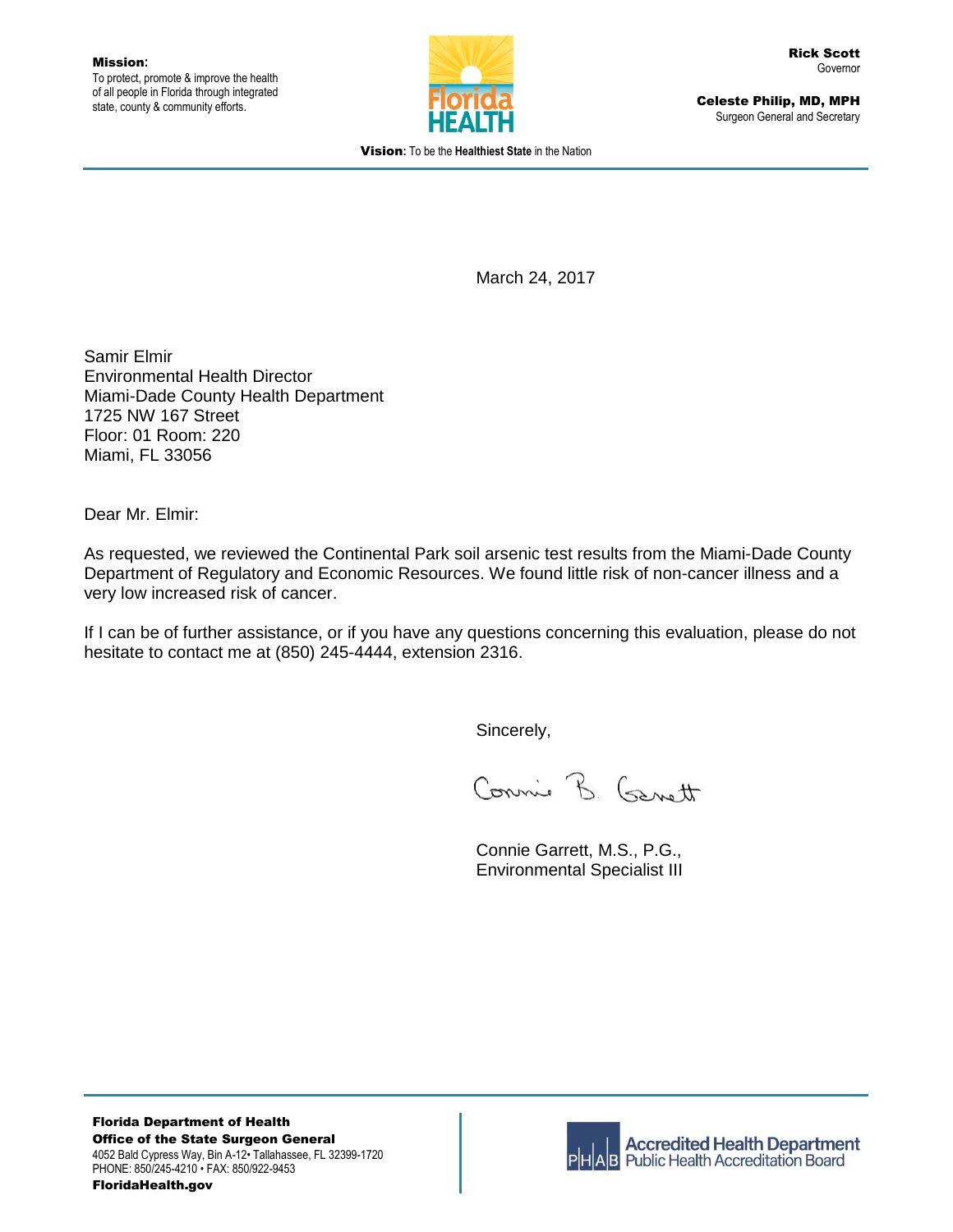## **PURPOSE**

The Department of Health (DOH), in Miami-Dade County monitors public health and often answers questions regarding environmental health and safety. Outdoor parks are important shared areas frequented by the public. As with any high use outdoor area, the public can potentially be exposed to environmental contaminants.

Continental Park, at 1000 SW 82<sup>nd</sup> Ave. Kendall, FL 33156, is in a residential area one-third mile west of U.S. Highway 1. The park includes baseball fields, a basketball court, two picnicking pavilions, 8 tennis courts and an electric substation.



#### Figure 1. Continental Park looking north from SW 102<sup>nd</sup> Street

[Google Earth April 2011]

In 2012 the Miami-Dade County Department of Regulatory and Economic Resources (DRER) took one soil sample from Continental Park and analyzed for total arsenic. In late 2014 and early 2015 they tested 49 more soil samples, On February 17, 2017 DOH Miami-Dade sent us the results and requested our review.

DRER found elevated arsenic levels in the soil. The source of arsenic may be historical use of monosodium methanearsonate (MSMA); an organic arsenical herbicide applied to turf grass. Surface soil samples had higher levels than subsurface soil. This is consistent with MSMA herbicide application (Table 1). Currently, MSMA is only approved for use on cotton in certain Florida counties [EPA 2016].

### **METHODS**

#### Evaluation of Continental Park Data (Table 1)

We estimate the probability of harm for people who may be exposed to arsenic in soil. To do this, we calculate doses based on a plausible exposure scenario which takes into account arsenic concentration, exposure duration, exposure frequency, body weight, and averaging time. We compare these doses to health benchmarks.

We evaluated surface soil samples 0 to 6 inches deep because park visitors are usually only exposed to surface soil. DRER collected samples near the walking path around the park as well as from the clay, dugouts, and outfields of the four baseball fields (Figure 3).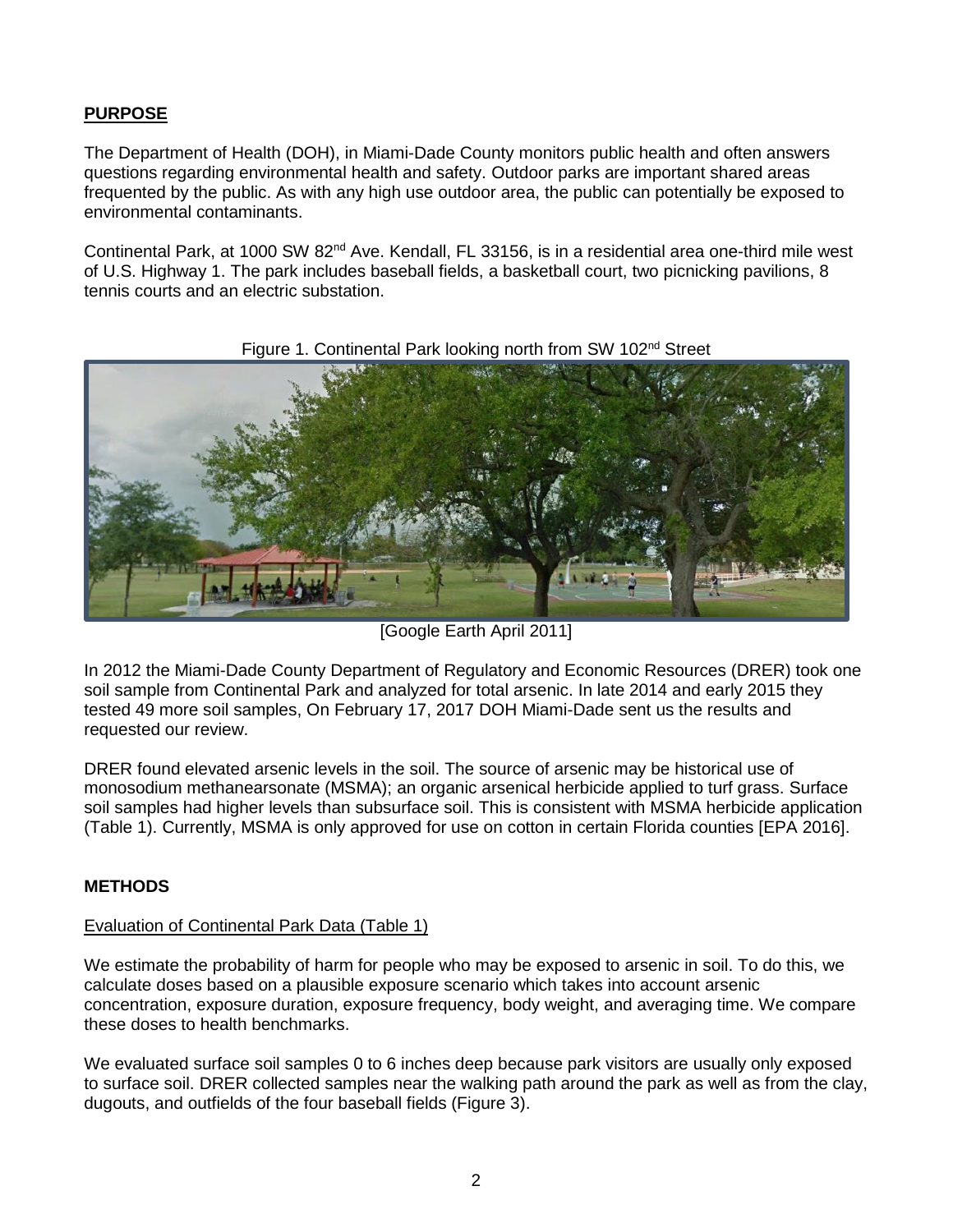Figure 2. Continental Park Community Center looking west from SW 82<sup>nd</sup> Ave.



[Google Earth June 2016]

We calculated doses using risk assessment guidance from U.S. Environmental Protection Agency (EPA) and the Agency for Toxic Substances and Disease Registry (ATSDR). We assume people's hand to mouth activities after touching soil leads to incidental ingestion. We used the following inputs and calculations [ATSDR 2005; US EPA 1989].

#### Values for non-cancer and cancer calculations for soil ingestion exposure

| Arsenic concentration | 38 mg/kg (highest measured level 116 mg/kg with 33% absorption factor)<br>[Roberts et al./ 2002] |
|-----------------------|--------------------------------------------------------------------------------------------------|
| Exposure frequency    | 250 day/year                                                                                     |
| Conversion factor     | 0.000001 kg/mg                                                                                   |

Exposure durations, averaging times, body weights, and ingestion rates vary with age (Table 2)

Dose equation

 $D = (C)(IR)(EF)(ED)(CF)/(BW)(AT)$ 

Cancer slope factor

Arsenic cancer slope factor (CSF) 1.5 per mg/kg/

Cancer risk equation

Cancer Risk (unitless) =  $(CSF)(CancerD_{by age})$ 

Table 3 shows the non-cancer doses and cancer risks we calculated, by age.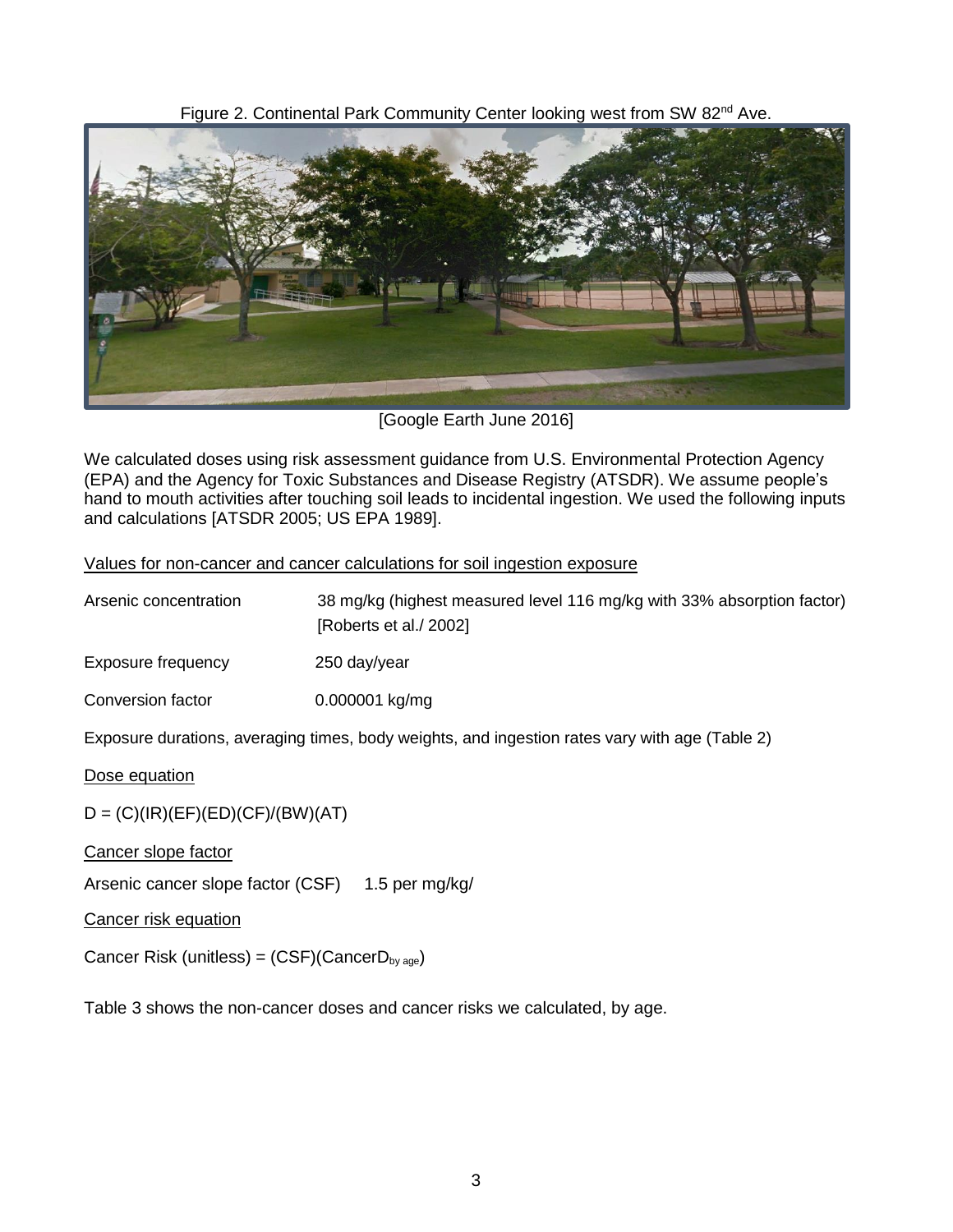### **CONCLUSIONS**

*Non-cancer risks*

The estimated arsenic exposure doses for Continental Park users were below ATSDR's chronic minimal risk level and thus not likely to cause non-cancer illness.

*Cancer risks*

The increased cancer risk for Continental Park users from arsenic in the soil is very low: between 3 and 10 in a million for those younger than 21 and 4 in a million for those older than 21.

# **UNCERTAINTY**

We may have underestimated the risk because soil exposures typically occur in the top two inches of soil and the data we evaluated was for the top six inches.

We may have overestimated the risk because we assumed all of the arsenic was in the more toxic inorganic form. It's likely that the arsenic was in the less-toxic MSMA organic form.

# **REFERENCES**

[ATSDR 2005 Update]. Public Health Assessment Guidance Manual. Appendix G: Calculating Exposure Doses.

[DRER 2015] Miami-Dade County Department of Regulatory and Economic Resources, arsenic in soil test results from 2012, 2014 and 2015, in table and map form.

[EPA 2016] Monosodium Methanearsonate (MSMA) product registration information https://www.epa.gov/ingredients-used-pesticide-products/monosodium-methanearsonate-msmaorganic-arsenical

[Roberts et al. 2002] Stephen M. Roberts, William R. Weimar, J. R. T. Vinson, John W. Munson, Raymond J. Bergeron; Measurement of Arsenic Bioavailability in Soil Using a Primate Model. *Toxicol Sci* 2002; 67 (2): 303-310. doi: 10.1093/toxsci/67.2.303

[US EPA 1989] Risk Assessment Guidance for Superfund Volume 1. Human Health Evaluation Manual (Part A). Interim Final.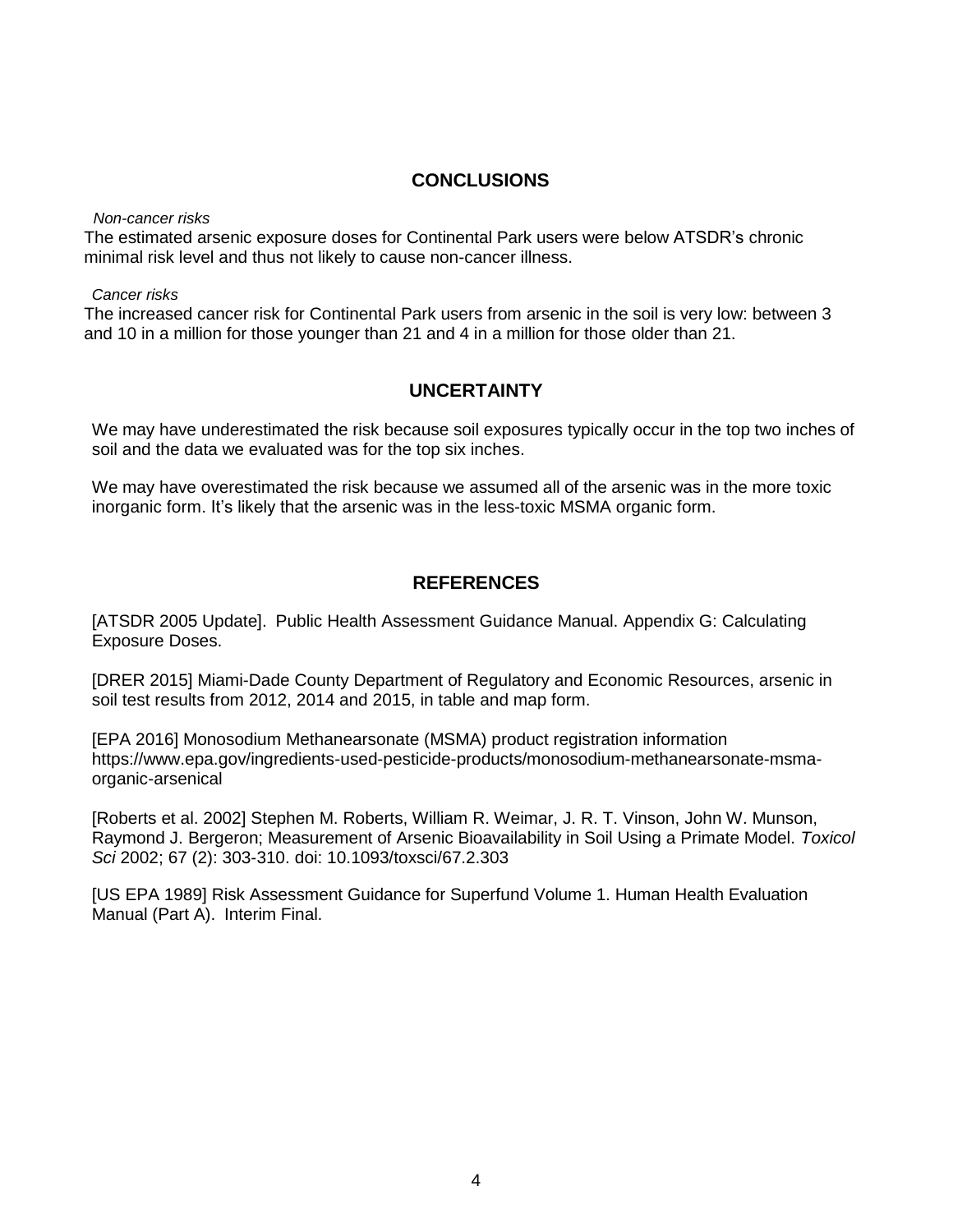Figure 3. Continental Park Soil Arsenic Concentration Map (0 to 6 Inches Below Land Surface)



[DRER 2015]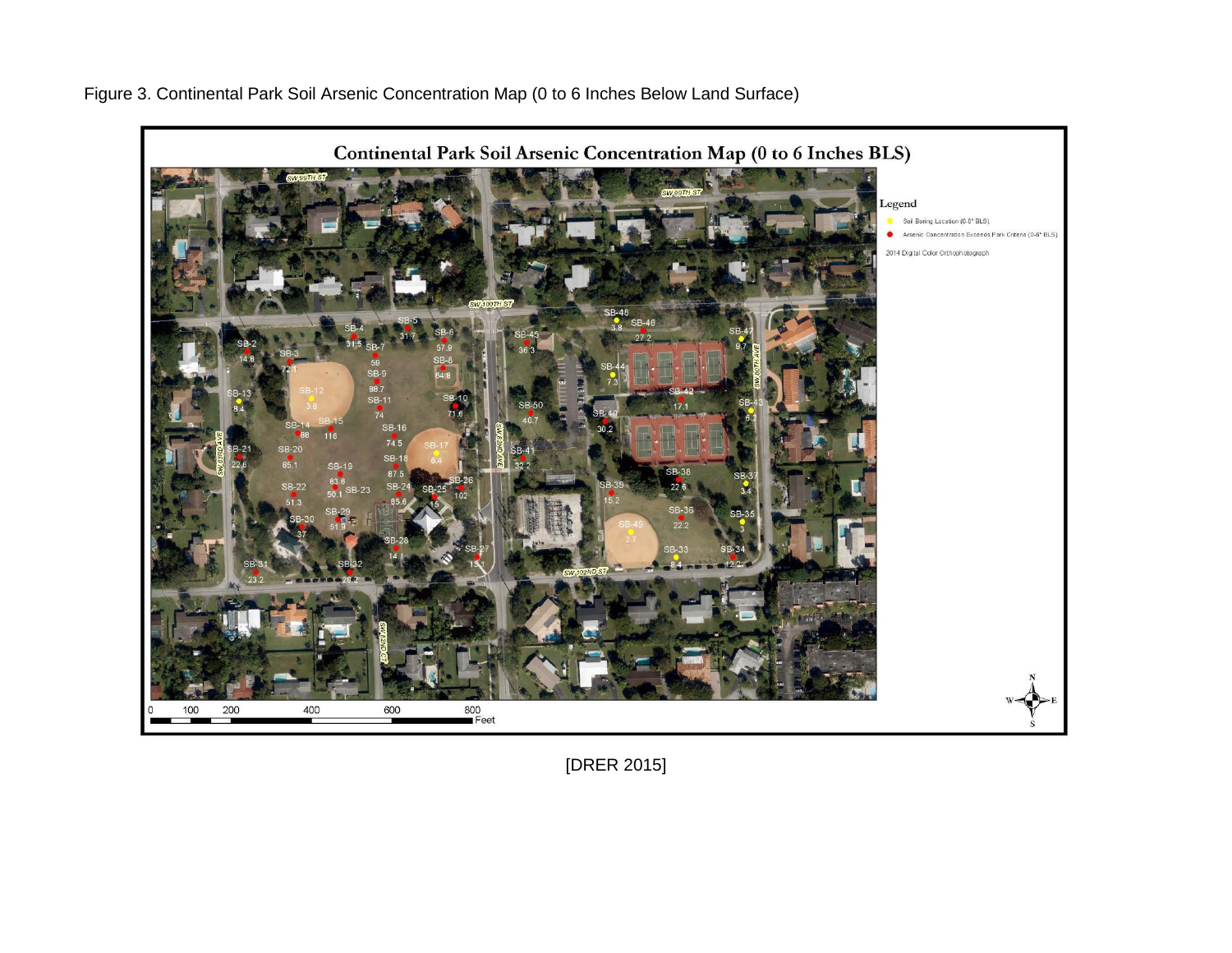|                                                                                                                            | <b>Continental Park DERM Soil Sample Results - Arsenic</b> |                      |                      |                      |                       |                       |                       |                      |                     |                   |                      |                     |                        |                      |                       |                    |                      |                       |                        |                      |                       |              |            |
|----------------------------------------------------------------------------------------------------------------------------|------------------------------------------------------------|----------------------|----------------------|----------------------|-----------------------|-----------------------|-----------------------|----------------------|---------------------|-------------------|----------------------|---------------------|------------------------|----------------------|-----------------------|--------------------|----------------------|-----------------------|------------------------|----------------------|-----------------------|--------------|------------|
|                                                                                                                            | Sample Id                                                  | SB-1                 | SB-1                 | SB-1                 | SB-1                  | $SB-2$                | $SB-2$                | SB-2                 | SB-3                | SB-3              | SB-3                 | SB-4                | SB-4                   | SB-4                 | SB-5                  | SB-5               | SB-5                 | SB-6                  | SB-6                   | SB-6                 | SB-7                  | SB-7         | SB-7       |
|                                                                                                                            | Sample                                                     | $0 - 6"$             | $6 - 24$ "           | $0 - 6"$             | $6 - 24$              | $0 - 6"$              | $6 - 12"$             | $12 - 24"$           | $0 - 6"$            | $6-12"$           | $12 - 24"$           | $0 - 6"$            | $6 - 12"$              | $12 - 24$ "          | $0 - 6"$              | $6-12"$            | $12 - 24$ "          | $0 - 6"$              | $6-12"$                | $12 - 24$ "          | $0 - 6"$              | $6-12"$      | $12 - 24"$ |
| Parame<br>ter                                                                                                              | Sample Type                                                | Composi<br>te        | Composi<br>te        | Composi<br>te        | Composi<br>te         | Discrete              | Discrete              | <b>N/A</b>           | Discrete            | Discrete          | NIA.                 | Discrete            | N/A                    | N/A                  | Discrete              | Discrete           | NIA.                 | Discrete              | <b>Discrete</b>        | NIA.                 | Discrete              | <b>NIA</b>   | <b>NIA</b> |
|                                                                                                                            | Sample Date                                                | 4/19/2012            | 4/19/2012            | 12/5/2014            | 12/5/2014             | 1/20/2015             | 1/20/2015             | <b>N/A</b>           | 1/27/2015           | 1/27/2015         | <b>N/A</b>           | 1/13/2015           | N/A                    | <b>N/A</b>           | 1/13/2015             | 1/13/2015          | <b>NIA</b>           | 1/13/2015             | 1/13/2015              | <b>N/A</b>           | 1/13/2015             | <b>NIA</b>   | <b>N/A</b> |
|                                                                                                                            | Arsenic                                                    | 29.7                 | 10.3                 | 71.2                 | 34.2                  | 14.8                  | 6.1                   | <b>NIA</b>           | 72.1                | 22.4              | <b>NIA</b>           | 31.5                | N/A                    | N/A                  | 31.7 JM1              | 6.5 d3             | <b>NIA</b>           | 57.9 d3               | 16.3                   | N/A                  | 59                    | <b>NIA</b>   | <b>NIA</b> |
|                                                                                                                            |                                                            |                      |                      |                      |                       |                       |                       |                      |                     |                   |                      |                     |                        |                      |                       |                    |                      |                       |                        |                      |                       |              |            |
|                                                                                                                            | Sample Id                                                  | SB-8                 | SB-8                 | SB-8                 | SB-9                  | SB-9                  | SB-9                  | SB-10                | SB-10               | SB-10             | <b>SB-11</b>         | SB-11               | SB-11                  | SB-12                | SB-12                 | SB-12              | SB-13                | SB-13                 | SB-13                  | SB-14                | SB-14                 | <b>SB-14</b> |            |
| Parame                                                                                                                     | Sample                                                     | $0 - 6"$             | $6-12"$              | $12 - 24"$           | $0 - 6"$              | $6-12"$               | $12 - 24$ "           | $0 - 6"$             | $6-12"$             | $12 - 24"$        | $0 - 6"$             | $6-12"$             | $12 - 24"$             | $0 - 6"$             | $6-12"$               | $12 - 24"$         | $0 - 6"$             | $6-12"$               | $12 - 24$ "            | $0 - 6"$             | $6-12"$               | $12 - 24"$   |            |
| ter                                                                                                                        | Sample Type                                                | Discrete             | <b>Discrete</b>      | <b>NIA</b>           | Discrete              | Discrete              | N/A                   | Discrete             | Discrete            | <b>Discrete</b>   | <b>Discrete</b>      | <b>N/A</b>          | N/A                    | Discrete             | Discrete              | Discrete           | Discrete             | Discrete              | Discrete               | Discrete             | Discrete              | Discrete     |            |
|                                                                                                                            | Sample Date                                                | 1/13/2015            | 1/13/2015            | <b>N/A</b>           | 1/13/2015             | 1/13/2015             | <b>N/A</b>            | 1/13/2015            | 1/13/2015           | 1/13/2015         | 1/13/2015            | <b>N/A</b>          | N/A                    | 1/27/2015            | 1/27/2015             | 1/27/2015          | 1/20/2015            | 1/20/2015             | 1/20/2015              | 1/27/2015            | 1/27/2015             | 1/27/2015    |            |
|                                                                                                                            | Arsenic                                                    | 64.8                 | 24.4                 | NIA.                 | 88.7                  | 15 d3                 | N/A                   | 71.6                 | 37.4                | 20.6 d3           | 74 D3                | <b>N/A</b>          | N/A                    | 3.8                  | 4.3                   | 20.7               | 8.4                  | 15.3                  | 15.6                   | 88                   | 21                    | 8            |            |
|                                                                                                                            |                                                            | SB-15                | <b>SB-15</b>         | SB-15                | SB-16                 | SB-16                 | SB-16                 | SB-17                | SB-17               | SB--17            | SB-18                | SB-18               | SB-18                  | SB-19                | SB-19                 | SB-19              | SB-20                | SB-20                 | SB-20                  | SB-21                | SB-21                 |              |            |
|                                                                                                                            | Sample Id<br>Sample                                        | $0 - 6"$             | $6-12"$              | $12 - 24"$           | $0 - 6"$              | $6-12"$               | $12 - 24$ "           | $0 - 6"$             | $6-12"$             | $12 - 24"$        | $0 - 6"$             | $6-12"$             | $12 - 24"$             | $0 - 6"$             | $6-12"$               | $12 - 24$ "        | $0 - 6"$             | $6-12"$               | $12 - 24$ "            | $0 - 6"$             | $6-12"$               |              |            |
| Parame                                                                                                                     | Sample Type                                                | <b>Discrete</b>      | Discrete             | <b>NIA</b>           | Discrete              | Discrete              | Discrete              | <b>Discrete</b>      | <b>Discrete</b>     | <b>Discrete</b>   | <b>Discrete</b>      | Discrete            | N/A                    | Discrete             | Discrete              | Discrete           | Discrete             | Discrete              | <b>N/A</b>             | Discrete             | <b>Discrete</b>       |              |            |
| ter                                                                                                                        | Sample Date                                                | 1/27/2015            | 1/27/2015            | <b>N/A</b>           | 14242015              | 1/12/2015             | <b>N/A</b>            | 1/12/2015            | 1/12/2015           | 1/12/2015         | 1/12/2015            | 1/12/2015           | N/A                    | 1/23/2015            | 1/23/2015             | 1/23/2015          | 1/27/2015            | 1/27/2015             | <b>NIA</b>             | 1/20/2015            | 1/20/2015             |              |            |
|                                                                                                                            | Arsenic                                                    | 116                  | 25.1                 | <b>NIA</b>           | 74.5                  | 53.7                  | N/A                   | 6.4                  | 5.1                 | 4                 | 87.5                 | 39 d3               | N/A                    | 83.6                 | 44.6                  | 17.5               | 85.1                 | 65.7                  | NIA.                   | 22.6                 | 8                     |              |            |
|                                                                                                                            |                                                            |                      |                      |                      |                       |                       |                       |                      |                     |                   |                      |                     |                        |                      |                       |                    |                      |                       |                        |                      |                       |              |            |
|                                                                                                                            | Sample Id                                                  | SB-21                | SB-22                | SB-22                | SB-22                 | SB-23                 | SB-23                 | SB-23                | SB-24               | SB-24             | SB-24                | SB-25               | SB-25                  | SB-25                | SB-26                 | SB-26              | SB-26                | SB-27                 | SB-27                  | SB-27                | SB-28                 |              |            |
| Parame                                                                                                                     | Sample                                                     | $12 - 24"$           | $0 - 6"$             | $6-12"$              | $12 - 24"$            | $0 - 6"$              | $6-12"$               | $12 - 24"$           | $0 - 6"$            | $6-12"$           | $12 - 24"$           | $0 - 6"$            | $6-12"$                | $12 - 24"$           | $0 - 6"$              | $6 - 12"$          | $12 - 24"$           | $0 - 6"$              | $6-12"$                | $12 - 24"$           | $0 - 6"$              |              |            |
| ter                                                                                                                        | Sample Type                                                | <b>N/A</b>           | Discrete             | Discrete             | <b>NIA</b>            | Discrete              | Discrete              | Discrete             | <b>Discrete</b>     | <b>Discrete</b>   | N/A                  | Discrete            | <b>NIA</b>             | <b>N/A</b>           | Discrete              | Discrete           | Discrete             | <b>Discrete</b>       | Discrete               | <b>NIA</b>           | Discrete              |              |            |
|                                                                                                                            | Sample Date                                                | N/A                  | 1/23/2015            | 1/23/2015            | <b>NIA</b>            | 1/23/2015             | 1/23/2015             | 1/23/2015            | 1/12/2015           | 1/12/2015         | <b>NIA</b>           | 1/12/2015           | N/A                    | <b>N/A</b>           | 1/12/2015             | 1/12/2015          | 1/12/2015            | 1/12/2015             | 1/12/2015              | N/A                  | 1/12/2015             |              |            |
|                                                                                                                            | Arsenic                                                    | NIA                  | 51.3                 | 46.7                 | N/A                   | 50.1                  | 51.2 c11              | 44.4                 | 85.6                | 56.2 JM1          | <b>N/A</b>           | 15                  | NIA.                   | <b>N/A</b>           | 102                   | 71                 | 33.2                 | 13.1                  | 6                      | NIA.                 | 14.1                  |              |            |
|                                                                                                                            |                                                            |                      |                      |                      |                       |                       |                       |                      |                     |                   |                      |                     |                        |                      |                       |                    |                      |                       |                        |                      |                       |              |            |
|                                                                                                                            | Sample Id                                                  | SB-28                | SB-28                | SB-29                | SB-29                 | SB-29                 | SB-30                 | SB-30                | SB-30               | SB-31             | SB-31                | SB-31               | SB-32                  | SB-32                | SB-32                 | SB-33              | SB-33                | SB-33                 | SB-34                  | SB-34                | SB-34                 |              |            |
| Parame                                                                                                                     | Sample                                                     | $6-12"$              | $12 - 24'$           | $0 - 6"$             | $6 - 12"$             | $12 - 24$ "           | $0 - 6"$              | $6 - 12"$            | $12 - 24"$          | $0 - 6"$          | $6 - 12"$            | $12 - 24$ "         | $0 - 6"$               | $6 - 12"$            | $12 - 24"$            | $0 - 6"$           | $6-12"$              | $12 - 24$ "           | $0 - 6"$               | $6-12"$              | $12 - 24$ "           |              |            |
| ter                                                                                                                        | Sample Type                                                | Discrete             | <b>NIA</b>           | Discrete             | Discrete              | <b>Discrete</b>       | Discrete              | Discrete             | Discrete            | Discrete          | Discrete             | Discrete            | <b>Discrete</b>        | Discrete             | N/A                   | Discrete           | Discrete             | Discrete              | <b>Discrete</b>        | Discrete             | Discrete              |              |            |
|                                                                                                                            | Sample Date                                                | <i>V1242015</i>      | <b>NIA</b>           | 1/23/2015            | 1/23/2015             | 1/23/2015             | 1/23/2015             | 1/23/2015            | 1/23/2015           | 1/20/2015         | 1/20/2015            | 1/20/2015           | 1/23/2015              | 1/23/2015            | <b>N/A</b>            | 1/30/2015          | 1/30/2015            | 1/30/2015             | 2/2/2015               | 2/2/2015             | 2/2/2015              |              |            |
|                                                                                                                            | Arsenic                                                    | 15.8                 | <b>N/A</b>           | 51.9                 | 17.8                  | 30.9                  | 37                    | 21.6                 | 18.3                | 23.2              | 9.7                  | 3.9                 | 20.2                   | 9.8                  | <b>N/A</b>            | 8.4                | 3.5                  | 3.7                   | 12.2                   | 22                   | 17.4                  |              |            |
|                                                                                                                            |                                                            |                      |                      |                      |                       |                       |                       |                      |                     |                   |                      |                     |                        |                      |                       |                    |                      |                       |                        |                      |                       |              |            |
|                                                                                                                            | Sample Id                                                  | SB-35                | SB-35                | SB-35                | SB-36                 | SB-36                 | SB-36                 | SB-37                | SB-37               | SB-37             | SB-38                | SB-38               | SB-38                  | SB-39                | SB-39                 | SB-39              | SB-40                | SB-40                 | SB-40                  | SB-41                | SB-41                 |              |            |
| Parame                                                                                                                     | Samole                                                     | $0 - 6"$<br>Discrete | $6 - 12'$            | $12 - 24"$           | $0 - 6"$              | $6 - 12'$<br>Discrete | $12 - 24"$            | $0 - 6"$<br>Discrete | $6-12'$<br>Discrete | $12 - 24"$<br>NA. | $0 - 6"$<br>Discrete | $6-12'$<br>Discrete | $12 - 24"$<br>Discrete | $0 - 6"$<br>Discrete | $6 - 12'$<br>Discrete | $12 - 24$ "<br>NA. | $0 - 6"$<br>Discrete | $6 - 12'$<br>Discrete | $12 - 24"$<br>Discrete | $0 - 6"$<br>Discrete | $6 - 12'$<br>Discrete |              |            |
| ter                                                                                                                        | Sample Type<br>Sample Date                                 | 2/2/2015             | Discrete<br>2/2/2015 | Discrete<br>2/2/2015 | Discrete<br>1/30/2015 | 1/30/2015             | Discrete<br>1/30/2015 | 2/2/2015             | 2/2/2015            | NA.               | 1/30/2015            | 1/30/2015           | 1/30/2015              | 1/30/2015            | 1/30/2015             | NA.                | 2/19/2015            | 2/19/2015             | 2/19/2015              | 2/19/2015            | 2/19/2015             |              |            |
|                                                                                                                            | Arsenic                                                    | з.                   | 1.3                  | 11                   | 22.2                  | 19.4                  | 20.8                  | 3.4                  | 4.7                 | NA.               | 22.6                 | 20.2                | 13.3                   | 15.2                 | 13.9                  | NA.                | 30.2                 | 15.6                  | 17.2                   | 32.2                 | 20                    |              |            |
|                                                                                                                            |                                                            |                      |                      |                      |                       |                       |                       |                      |                     |                   |                      |                     |                        |                      |                       |                    |                      |                       |                        |                      |                       |              |            |
|                                                                                                                            | Sample Id                                                  | SB-41                | SB-42                | SB-42                | SB-42                 | SB-43                 | SB-43                 | SB-43                | SB-44               | SB-44             | SB-44                | SB-45               | SB-45                  | SB-45                | SB-46                 | SB-46              | SB-46                | SB-47                 | SB-47                  | SB-47                | <b>SB-48</b>          |              |            |
| Parame                                                                                                                     | Sample                                                     | $12 - 24"$           | $0 - 6"$             | $6 - 12"$            | $12 - 24$ "           | $0 - 6"$              | $6 - 12"$             | $12 - 24"$           | $0 - 6"$            | $6-12"$           | $12 - 24"$           | $0 - 6"$            | $6 - 12^{n}$           | $12 - 24$ "          | $0 - 6"$              | $6-12"$            | $12 - 24"$           | $0 - 6"$              | $6-12"$                | $12 - 24$ "          | $0 - 6"$              |              |            |
| ter                                                                                                                        | Sample Tipe                                                | Discrete             | <b>Discrete</b>      | Discrete             | NA.                   | Discrete              | Discrete              | NA.                  | <b>Discrete</b>     | Discrete          | Discrete             | Discrete            | Discrete               | NA.                  | Discrete              | Discrete           | NA.                  | Discrete              | Discrete               | Discrete             | <b>Discrete</b>       |              |            |
|                                                                                                                            | Sample Date                                                | 2/19/2015            | 2/19/2015            | #####                | NА                    | 2/19/2015             | 2/19/2015             | ЛW                   | 2/3/2015            | 2/3/2015          | 2/3/2015             | 2/3/2015            | 2/3/2015               | ЛW                   | 2/3/2015              | 2/3/2015           | NA.                  | 2/19/2015             | 2/19/2015              | 2/19/2015            | 2/3/2015              |              |            |
|                                                                                                                            | Arsenic                                                    | 9                    | 17.1                 | 16.4                 | NA.                   | 6.2                   | 5.8                   | NA.                  | 7.3                 | 4.8               | 2.9                  | 36.3                | 39.5                   | NA.                  | 27.2                  | 32.6               | NA.                  | 9.7                   | 13.                    | 6.9                  | 3.8                   |              |            |
|                                                                                                                            |                                                            |                      |                      |                      |                       |                       |                       |                      |                     |                   |                      |                     |                        |                      |                       |                    |                      |                       |                        |                      |                       |              |            |
|                                                                                                                            | Sample Id                                                  | SB-48                | SB-48                | SB-49                | SB-49                 | SB-49                 | SB-50                 | SB-50                | SB-50               |                   |                      |                     |                        |                      |                       |                    |                      |                       |                        |                      |                       |              |            |
| Parame                                                                                                                     | Sample                                                     | $6-12"$              | $12 - 24"$           | $0 - 6"$             | $6-12"$               | $12 - 24$ "           | $0 - 6"$              | $6-12"$              | $12 - 24"$          |                   |                      |                     |                        |                      |                       |                    |                      |                       |                        |                      |                       |              |            |
| ter                                                                                                                        | Sample Type                                                | <b>Discrete</b>      | NA.                  | Discrete             | Discrete              | <b>Discrete</b>       | Discrete              | <b>Discrete</b>      | <b>Discrete</b>     |                   |                      |                     |                        |                      |                       |                    |                      |                       |                        |                      |                       |              |            |
|                                                                                                                            | Sample Date                                                | 2/3/2015             | NA.                  | 2/2/2015             | 2/2/2015              | 2/2/2015              | 2/19/2015             | 2/19/2015            | 2/19/2015           |                   |                      |                     |                        |                      |                       |                    |                      |                       |                        |                      |                       |              |            |
| NA.<br>4.4<br>2.7<br>3.8<br>4<br>40.7<br>20.6<br>7.7<br>Arsenic                                                            |                                                            |                      |                      |                      |                       |                       |                       |                      |                     |                   |                      |                     |                        |                      |                       |                    |                      |                       |                        |                      |                       |              |            |
| Results in mailig I a-undetected at the Lab NIDL I i-conc. between lab NIDL and PBL I DS-Sample diluted due to presence of |                                                            |                      |                      |                      |                       |                       |                       |                      |                     |                   |                      |                     |                        |                      |                       |                    |                      |                       |                        |                      |                       |              |            |
| non-target analyte / Milf-Estimated / NA- Note Analyzed<br>Highest Conc. - 116 mg/kg                                       |                                                            |                      |                      |                      |                       |                       |                       |                      |                     |                   |                      |                     |                        |                      |                       |                    |                      |                       |                        |                      |                       |              |            |
|                                                                                                                            |                                                            |                      |                      |                      |                       |                       |                       |                      |                     |                   |                      |                     |                        |                      |                       |                    |                      |                       |                        |                      |                       |              |            |

# Table 1, Arsenic Test Results for Continental Park Soil

[DRER 2015]